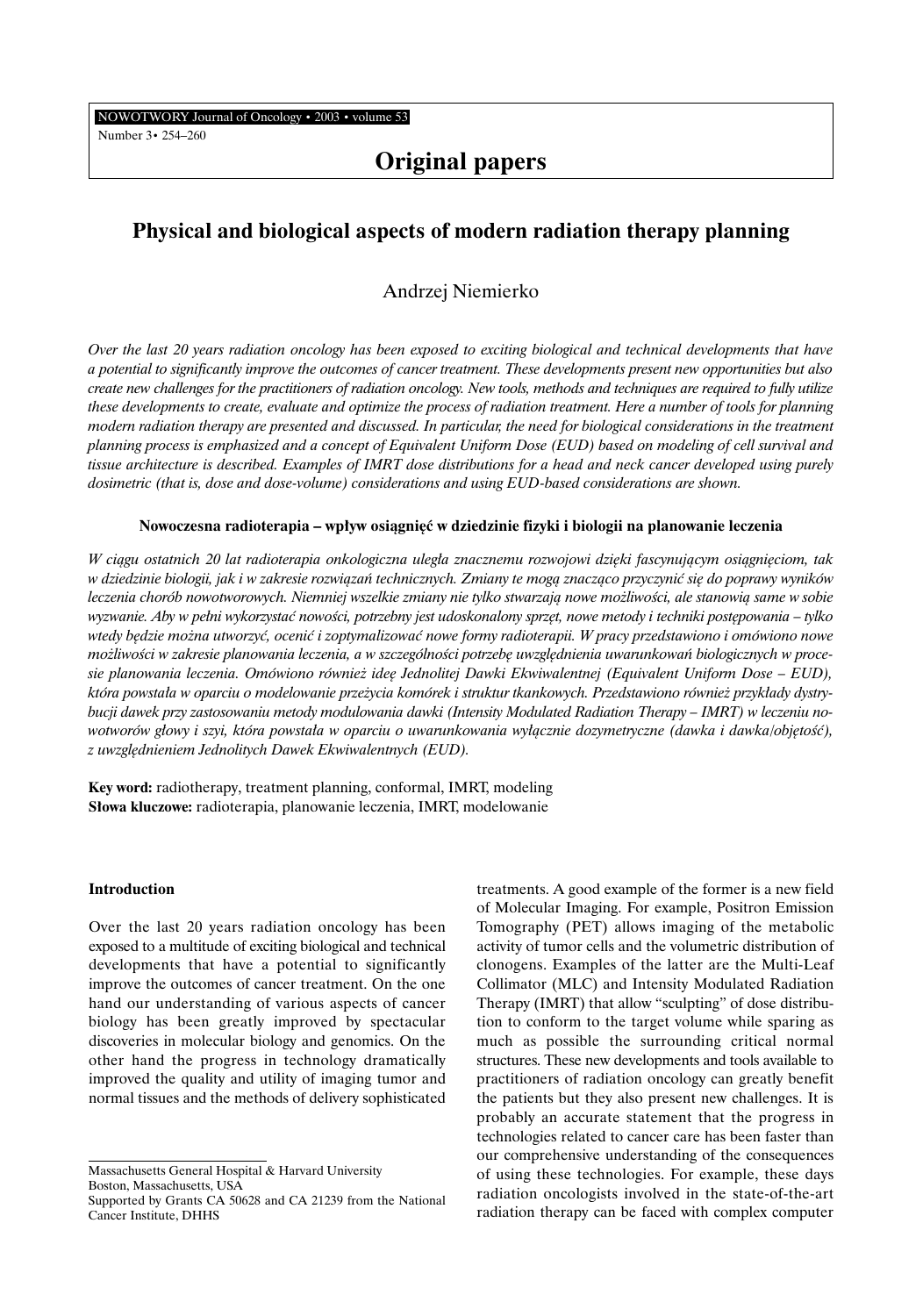"optimized" and "individualized" treatment plans that are very different from the conventional treatment plans, and for which there is none or very limited experience. As is the case with all new technologies there is a great expectation of progress but prudence and critical assessment should be also exercised because on the receiving end of this process are patients under our care.

Here I will discuss only one but important aspect of modern radiation oncology, namely, the methods and tools to assess, compare, and evaluate radiation treatment plans. A radiation treatment plan is a multidimensional object. This is rather obvious considering that patient's anatomy is three-dimensional (3D) and that the treatment agent, namely radiation dose, is not only distributed in a highly non-uniform fashion within the 3D anatomy but also it is distributed in time. Before the 3D era in radiation oncology a description of radiation treatment was, by necessity, rather simple. For example, one could say that the patient received 60 Gy in 30 fractions of 2 Gy per fraction. These days such simple descriptions should be considered inadequate. Any image-based 3D computer radiotherapy planning system provides volumetric information about all important irradiated structures of interest. From viewing 3D dose distributions superimposed onto 3D anatomical structures one can easily appreciate the fact that the actual dose distributions are never uniform, especially for normal structures, therefore cannot be adequately described by a single number. The volumetric and temporal dose inhomogeneity creates problems for reporting, evaluating and comparing rival dose distribution. On the one hand 3D objects cannot be directly compared and ranked without assigning a single number to describe each object. On the other hand, treatment outcomes depend on several biological and dosimetric parameters in a complex manner that despite significant advances in radiobiology is still rather poorly understood.

To better appreciate the type of treatment planning tools that are needed to evaluate the quality of a given radiation treatment plan it is essential to spell out the goals and desired outcomes of radiation therapy. Then, it follows that the ultimate goal of radiation therapy planning is to create a dose distribution that maximizes the likelihood of a desired outcome of radiation therapy. In radical radiotherapy the desired outcome is eradication of the tumor while sparing healthy normal organs and tissues. It follows then that a dose distribution can be judged "good" only when the resulting clinical outcome of radiation therapy is "good." Hence, it seems obvious that the clinical value of a planned dose distribution cannot be evaluated without at least some quantitative consideration of the clinical consequences of dose and dose-volume effects. But how difficult it is to define "good" or, better yet, "optimal" dose distribution? For example, the IMRT requires algorithm-based computer optimization. That is, it requires specifying the goals of radiation treatment in terms understandable to the optimization algorithm. This task is more difficult than it seems. The physicists or dosimetrists designing treatment plans generally assume

that the dose prescription provided by radiation oncologist (or by a treatment protocol) represents a complete set of aims of the optimization as well as the reference point for plan evaluation. Although such a comfortable assumption seems obvious and understandable it is important to recognize the associated problems. First, the dose and dose-volume prescriptions are never complete. This is particularly evident in IMRT where there are many more degrees of freedom than in the conventional radiotherapy, and where there are countless significantly different dose distributions that all satisfy the limited set of dose and dose-volume constraints. These different dose distributions may correspond to significantly different clinical outcomes. Second, the clinicians are first to admit that the prescribed dose levels that they use for plan specification and to characterize dose and dose-volume effects in tumors and normal tissues are often appreciably uncertain, particularly when used in novel settings such as IMRT. On the other hand, the physicists and, especially, the computer optimization programs tend to consider those dose and dose-volume constraints as infinitely precise. Third, even when dose and dose-volume constraints entirely describe the desired dose distribution they are often not completely satisfied by the optimized plan. In that case it is important how the deviations from the prescription are evaluated and penalized and how they are weighted against each other. Fourth, there is an obvious antagonistic relationship between an optimal strategy for tumors (higher dose is better, cold spots are bad) and an optimal strategy for normal tissues (lower dose is better, hot spots are bad). The optimal balance between the tumor and the critical normal organs is a complex issue involving biological considerations and clinical judgment. The optimal relative weighting of various normal critical structures is not predetermined but it depends on the structures involved and the magnitude of the departure from the prescription. Clearly, in all non-trivial cases, regardless of the planning approach (either so-called inverse or so-called forward) the optimization and planning process are iterative and require clinically relevant plan evaluation tools and critical judgment.

#### **Materials and methods**

Since the discovery of radioactivity and X-rays the practitioners of radiation oncology have been involved in measuring, estimating, and calculating dose. Therefore, the physical dose has been the primary parameter that describes the extent or the magnitude of treatment that a patient receives. Qualitatively the relationship between dose and the resultant effect is fairly simple – more dose corresponds to more tissue damage for both tumors and normal organs and tissues. Therefore, dose-based treatment planning tools have been extensively used in 2D, 3D as well as in IMRT treatment planning. In modern treatment planning environment these tools include various simple dose statistics such as the minimum, the maximum, the mean/median dose for any Volume of Interest (VOI), or say, dose to 95% of the target volume. A convenient tool to summarize and visualize a volumetric characteristic of a dose distribution is Dose-Volume Histogram (DVH) that displays a percentage of the VOI receiving a certain dose [1, 2]. Although the spatial information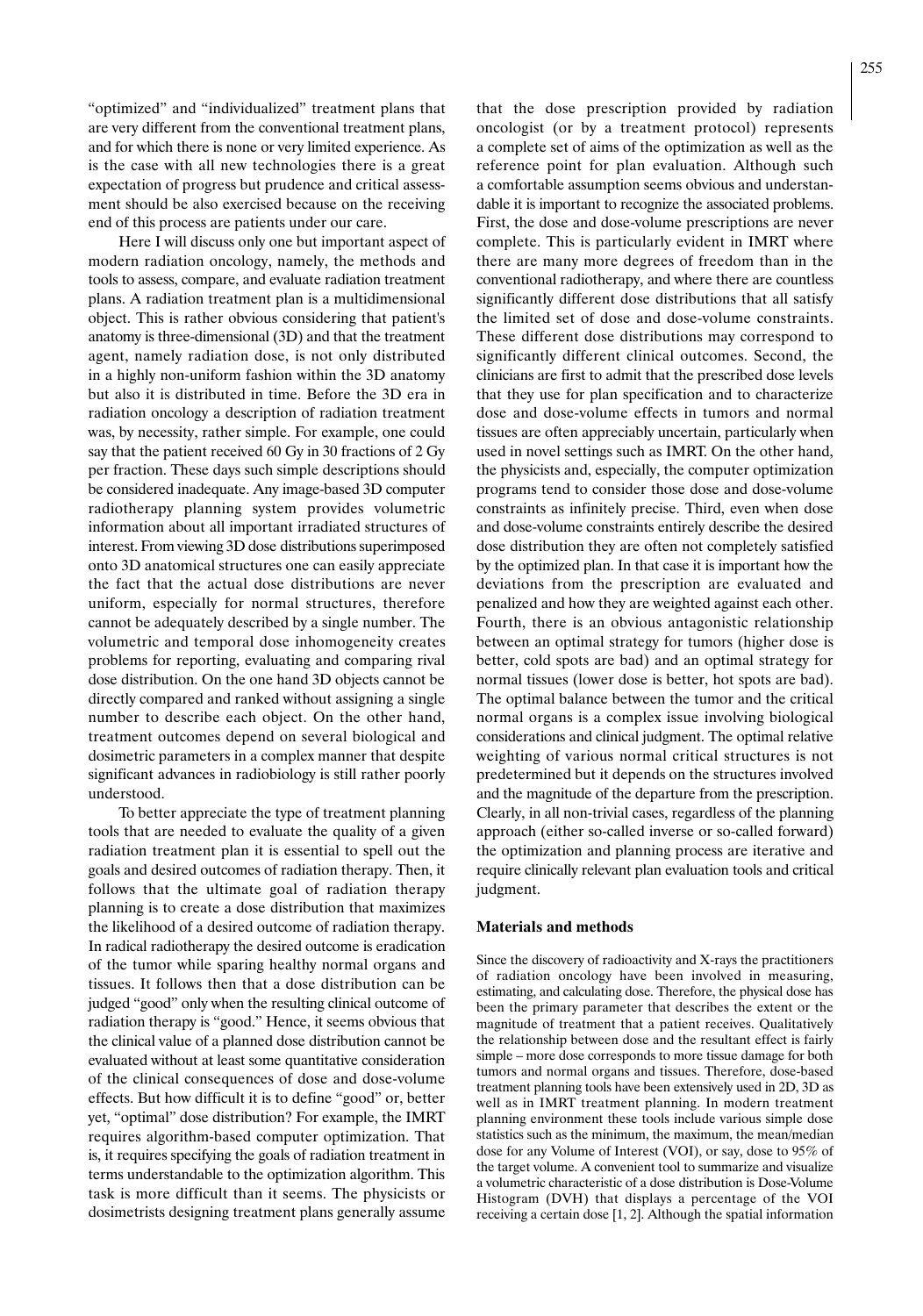is lost when a 3D dose distribution is reduced to a 2D graph, the DVH concept has been effectively used to quickly compare rival dose distributions and represents a standard tool in all 3D treatment planning systems [3-5].



**Figure 1.** An example of dose-volume histograms for a target volume for IMRT dose delivery (Plan  $#1$  – solid line) and for standard two parallelopposed fields (Plan #2 – dashed line). A table shows the corresponding standard deviations of the target dose and the range of doses within the target volume.

The dose-based tools are time-honored and practitioners of radiotherapy are quite comfortable using them not only to evaluate treatment plans but also to design treatment plans by explicitly expressing treatment goals in terms of dose and dosevolume requirements and constraints. However, sooner or later one discovers that relying exclusively on dose and dose-volumebased considerations is not sufficient even in apparently simple situations. Figure 1 shows an example. Here, there are two target volume DVHs. One was obtained using two parallel-opposed (AP-PA) open fields and the other one represents an optimized IMRT plan. Both dose distributions are normalized to the same mean dose in the target volume (represented by the DVHs in Figure 1). The IMRT plan was derived using a sophisticated optimization algorithm with the score function designed to minimize the target dose inhomogeneity by minimizing the sum of squared deviations from the prescribed (mean) dose. Nothing was optimized for the AP-PA plan and both field weights are equal. The corresponding DVHs intersect twice. There are two interesting and important questions; 1) which target dose distribution is more uniform? 2) which target dose distribution is better? It is clear that even the simpler first question has no satisfactory answer because the answer depends on our definition of dose uniformity. There are at least two equally reasonable definitions. The first one says that a dose distribution is more uniform if the corresponding standard deviation of dose is lower. According to this definition the IMRT DVH corresponds to a more uniform dose distribution (2.5 Gy versus 3.5 Gy). This is not surprising since the IMRT plan was derived by effectively minimizing the standard deviation of dose. However, equally reasonable measure of dose uniformity is the range of doses. According to this definition the AP-PA dose distribution is more uniform (a range of 28 Gy versus 35 Gy). It is also clear that answering the second question is more complicated and, in fact, it is beyond the scope of purely dosimetric considerations, namely, for the reason that dose is only a surrogate (although, often, a very good one) of clinical and biological considerations. In fact, it is easy to define a criterion by which one can tell which dose distribution is better. It is the one that provides a higher chance of eradicating all the clonogens. In other words, to tell which target dose distribution is better one needs a tool that estimates the Tumor Control Probability (TCP). A similar situation presents for normal

structures. A normal tissue dose distribution is better if the corresponding Normal Tissue Complication Probability (NTCP) is lower.

There are several models of TCP and NTCP [6-22]. Most of these models are mechanistic in a sense that they try to model the presumed mechanism of tissue damage by modeling cell kill statistics and tissue architecture. The former is often modeled using the Linear-Quadratic (LQ) model that assumes that the frequency of biologically relevant effects of radiation, *E*, as a function of dose, *D*, can be expressed by a quadratic function,  $E = \alpha D + \beta D^2$ , where  $\alpha$  and  $\beta$  are model parameters [23-25]. The latter is often modeled using the concept of Functional Subunit (FSU) and the manner, parallel or serial, that these FSUs are arranged in a tissue or organ [26]. Some models are phenomenological in a sense that they use convenient mathematical formulae to describe the dependence of the probability of outcome of interest (i.e., TCP, NTCP) on the dose, volume, and time parameters without interpreting these formulae in any mechanistic sense, and without interpreting the model parameters in terms of realistic biological entities [11, 27]. Both types of models have been used in various investigations but their clinical use has been limited due to the problems with clinical validation of these models. In order to validate a model one needs a good quality data set or, better yet, several sets that allow estimation of the model parameters with reasonable accuracy and formal testing of the consistency of the model with the data [28]. Additionally, the biological mechanism of tissue response to radiation is very complex and not fully understood, and even the mechanistic biological models are incomplete and describe only what is assumed to be the most important effects. Despite the mentioned problems the models of TCP and NTCP have been shown to be useful for plan evaluation and optimization particularly for IMRT where a vast space of possible treatment plans requires computers to search for the best option [29]. This is possible because for plan optimization one needs to compare only the relative merits of rival plans and ranking of plans using these models can be fairly robust.

The purely dosimetric treatment planning tools are relatively simple, well understood, and can be effectively used in a variety of situations. However, as mentioned above, they represent only surrogates of clinically relevant characteristics of a treatment plan. On the other hand models of tissue response to radiation have potential to describe the actual clinical and biological consequences of any radiation treatment but they try to model mechanisms that are not fully understood and their parameters are rather uncertain due to the weaknesses and incompleteness of the relevant clinical data. To fill the gap between the two approaches we developed a concept of Equivalent Uniform Dose (EUD) [30]. The concept of EUD assumes that any two dose distributions are equivalent if they cause the same specified clinical or radiobiological effect. The clinically relevant effects vary from one normal tissue/organ to another and from tumors to normal tissues. Below we describe the cell-survival-based models for tumors and for normal tissues.

For tumors it is generally accepted that to locally control a tumor all clonogens need to be killed. Therefore, the probability of local control as a function of dose depends on the expected number of surviving clonogens. Assuming that each voxel (sub-volume) of the tumor responds to radiation independently the probability of controlling all (say, *N*) voxels, *P*, is the product of the probabilities taken over all voxels of the target volume:

$$
P = \prod_{i=1}^{N} P(D_i),
$$

where  $D_i$  is the dose at the i'th voxel and  $P(D_i)$  is the probability that all clonogens within the i'th voxel are killed. For doses typically used in curative radiation therapy the probability of survival for a single clonogen is very small and the number of clonogens is relatively large. Therefore, the Poisson statistics of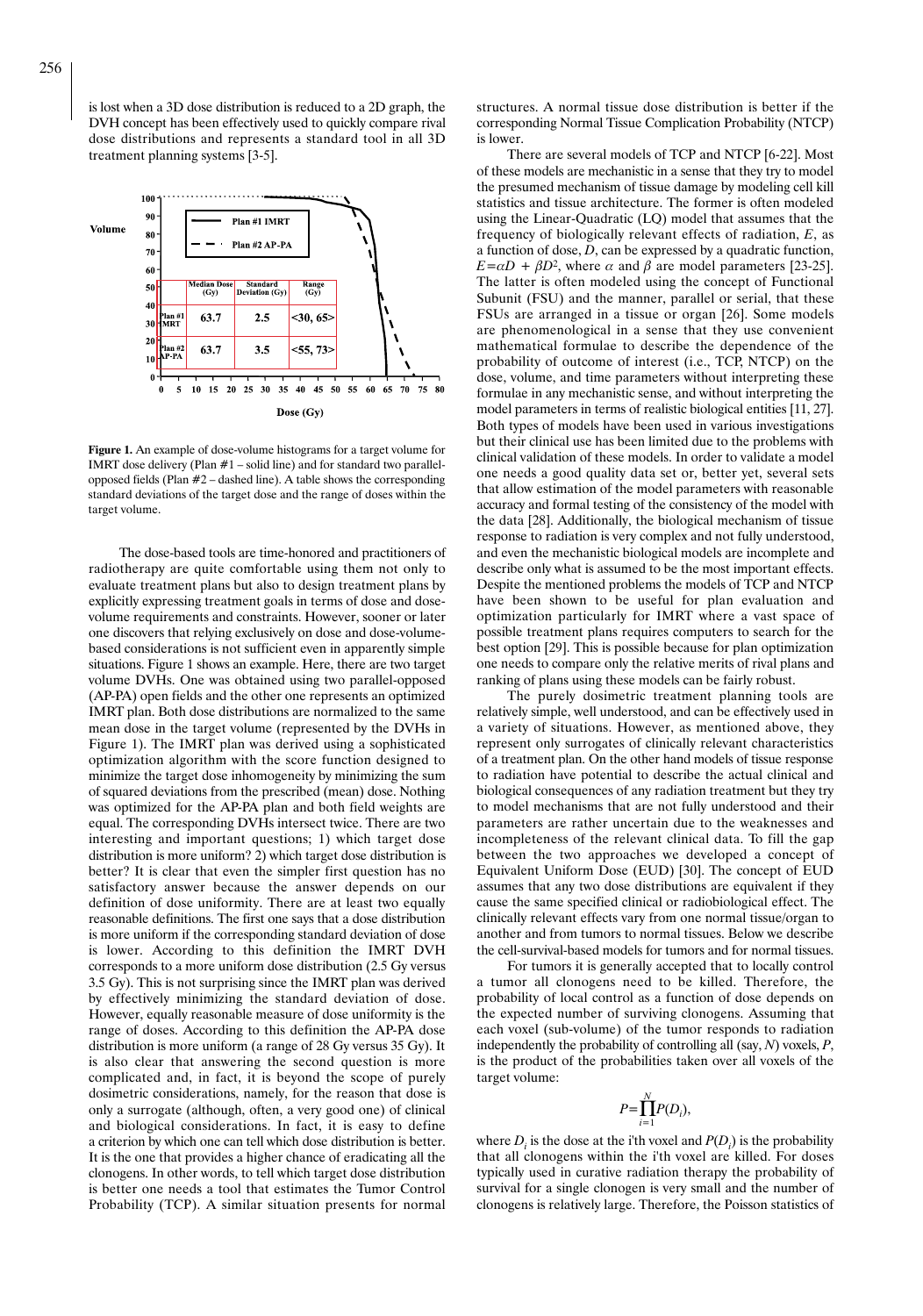events can be applied and the probabilities *P*(*Di* ) can be modeled as

$$
P(D_i) = \exp[-\nu_i NSF(D_i)],
$$

where  $v_i = \frac{1}{N}$  is the partial volume of a voxel and *SF(D<sub>i</sub>*) is the survival fraction of clonogens exposed to dose *Di* . EUD can be also calculated from the corresponding differential DVH. In this case  $v_i$  is the relative size of the i'th dose bin corresponding to dose  $D_i$  and  $N$  is the number of bins.

Modeling cell survival has a long tradition and the most widely accepted model is the Linear-Quadratic (LQ) model. According to the LQ model, the surviving fraction of cells irradiated to dose *D*, *SF*(*Di* ), for fractionated irradiation is calculated as

$$
SF(D_i) = \exp\left[-D_i\left(\alpha + \beta \frac{D_i}{M}\right)\right],\tag{1}
$$

where  $\alpha$  and  $\beta$  are the parameters of the LQ model and *M* is the number of fractions. For perfectly uniform target dose distribution the same formulae can be used. That is,

$$
P(EUD) = \exp[-NSF(EUD)]
$$

and

$$
SF(EUD) = \exp\left[-EUD\left(\alpha + \beta \frac{EUD}{M}\right)\right]
$$

where EUD is the corresponding unknown equivalent dose. From the definition of EUD, the probabilities of tumor control for the inhomogeneous dose distribution and for the uniform dose distribution should be equal. Therefore, the following equation must hold:

$$
\prod_{i=1}^N P(D_i) = P(EUD).
$$

First, one can notice that the total number of clonogens, *N*, cancels out. That is, the formula holds for any density of clonogens or size of the tumor. Second, by taking twice the natural logarithm of both sides a quadratic equation for EUD is obtained:

$$
EUD(\alpha + \beta \frac{EUD}{M}) = -\ln \sum_{i=1}^{N} v_i \exp[-D_i(\alpha + \beta \frac{D_i}{M})].
$$

This equation can be easily solved for EUD and dose-volume and dose per fraction effects can be studied for different tumor radiosensitivities (that is, for different values of  $\alpha$  and  $\beta$ ) and for different fractionation schemes (that is, for different values of *M*).

Based on various and admittedly incomplete clinical data the value of the parameter  $\beta$  for tumors is often an order of magnitude smaller than the value of the parameter  $\alpha$  (with a possible notable exception of prostate carcinoma [31]). In this situation the quadratic term of the LQ model can be disregarded and the EUD formula simplifies to:

*N*

$$
EUD = -\frac{\ln \sum_{i=1}^{N} v_i \exp(-\alpha D_i)}{\alpha} \tag{2}
$$

If one prefers to describe cell radiosensitivity using  $SF<sub>2</sub>$ (the fraction of clonogens surviving a single dose of 2Gy) formula (2) has another form,

$$
EUD=2Gy \frac{\ln \sum_{i=1}^{N} v_i (SF_2)^{Di/2Gy}}{\ln(SF_2)},
$$

which is obtained by noticing that  $SF<sub>2</sub>=exp(-2\alpha)$ . Formula (2) has been proposed as a basic formula for optimization of dose distribution when the temporal distribution of dose is set and the only variable is the volumetric distribution of dose.

The value of EUD for any inhomogeneous target dose distribution is always bounded by the minimum target dose and the mean target dose. How close the EUD is to the minimum target dose depends on the value of  $\alpha$  (or  $SF<sub>2</sub>$ ). For relatively radioresistant clonogens (i.e., for large values of  $SF<sub>2</sub>$  or small values of  $\alpha$ ) the EUD tends to the minimum target dose. For relatively radiosensitive clonogens (i.e., for small values of  $SF<sub>2</sub>$  or large values of  $\alpha$ ) the EUD tends to the mean target dose.

For normal structures we followed the concept of Damaged Volume (*DV*) that we investigated while developing our Critical Volume (CV) Normal Tissue Complication Probability (NTCP) model [13]. The concept of *DV* is based on two evident experimental facts. First, all normal organs and tissues have the ability to endure some level of damage caused by radiation before the clinically relevant manifestation of that damage occurs. Second, even at the dose levels considered "safe" for a normal organ some proportion of cells and sub-organ structures are killed or permanently damaged. A working hypothesis interpreting these observations is that a clinically relevant end-point occurs only when the proportion of killed cells or sub-organ structures exceeds some threshold level. This threshold level is specific for each normal structure and for each end-point of interest and is likely to vary in a population of patients.

Most normal structures are characterized by some tissue architecture. For example, a kidney is composed of nephrons, which in turn are composed of tubule cells. For modeling purposes it is convenient to describe a nephron using a concept of Functional Sub-Unit (FSU) introduced by Withers [26]. Indeed, it seems that each nephrons represents an independent structure performing a well-defined function. It was also observed by Withers that a single surviving tubule cell could regenerate a whole nephron. A similar well-defined architecture can be observed for lung with acini and alveoli. Organs or tissues that are not composed of clearly identifiable functional substructures (e.g., skin) can still be modeled using the same mathematical framework. That is, one can define an FSU as the largest volume (or surface in the case of skin) that can be rescued and repopulated by a single surviving cell.

A mathematical description of the modeling considerations of the previous paragraph is straightforward. If an FSU can be rescued by a single surviving cell then the probability of permanent damage of FSU depends on the dose, *D*, and the number of cells per FSU, *n*, according to binomial statistics as follows:

$$
P_{FSU}(D, n) = [1 - SF(D)]^n.
$$

The probability of cell survival as a function of dose, *SF*(*D*), can be calculated using, for example, formula (1), which is based on the LQ model. For a given inhomogeneous dose distribution the Damaged Volume (*DV*) is the proportion of destroyed FSUs. Assuming that the FSUs are uniformly distributed within the structure of interest the proportion of destroyed FSUs is the sum of destroyed FSUs calculated over all voxels within the structure divided by the total number of voxels *m*:

$$
DV = 1/m \sum_{i=1}^{m} P_{FSL}(D_i) = 1/m \sum_{i=1}^{m} [1 - SF(D_i)]^n.
$$
 (3)

The same number of FSU's is destroyed when the whole normal structure is uniformly irradiated to some dose EUD. Therefore, the following equation must hold:

$$
1/m \sum_{i=1}^{m} [1 - SF(D_i)]^n = [1 - SF(EUD)]^n.
$$
 (4)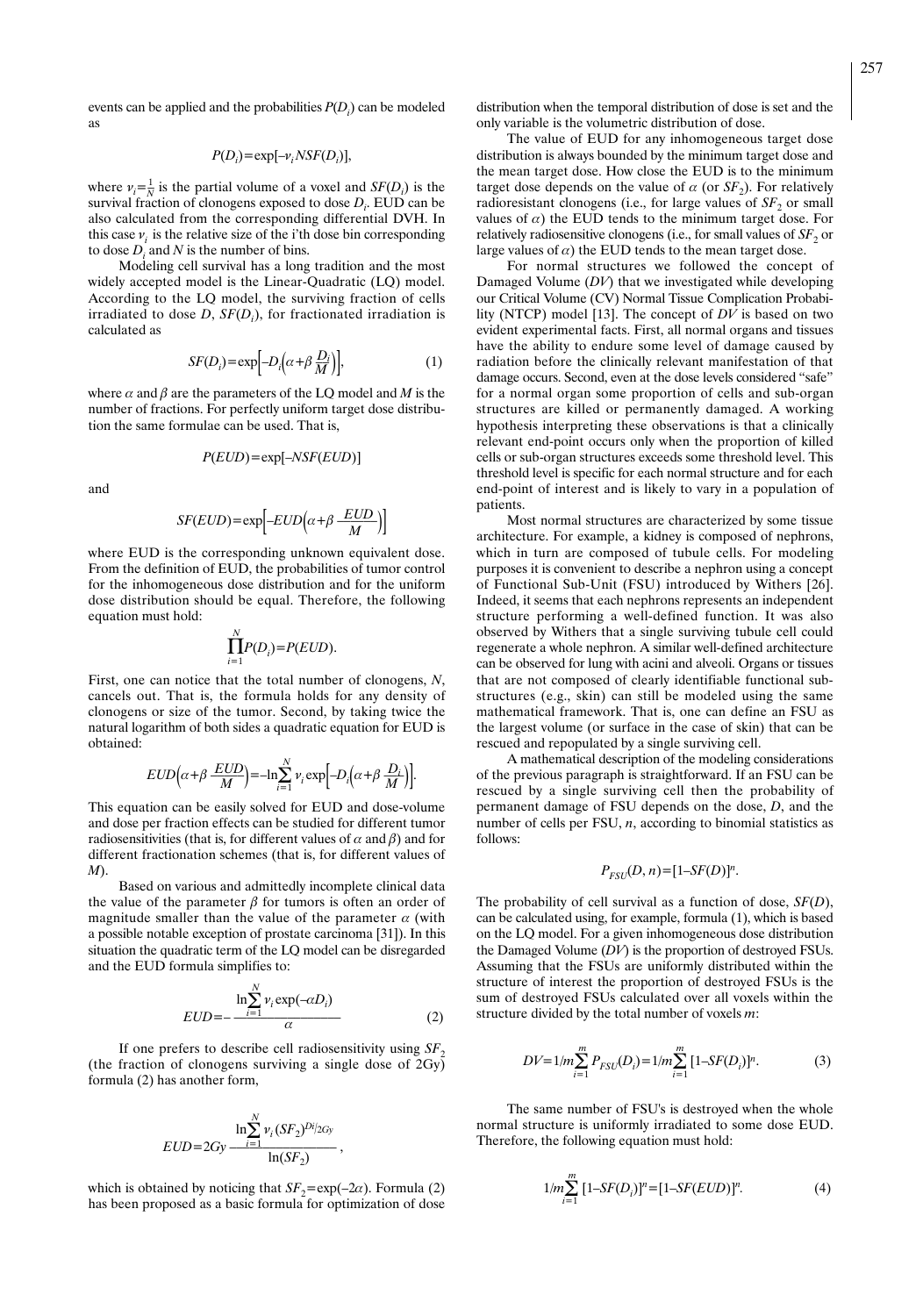Dose-**Volume** 



Head & Neck: **IMRT** plans

EUDunconstrained

 $EUD + tumor$  as "virtual normal tissue"



Figure 2. A color-wash display of dose distribution for a head and neck tumor for three planning approaches described in the text. The corresponding DVHs are shown in Figure 3.

This quadratic equation can be solved for EUD:

$$
EUD = \frac{M}{2} \left[ -\frac{\alpha}{\beta} + \sqrt{\left(\frac{\alpha}{\beta}\right)^2 - \frac{4}{M\beta} \ln\left(1 - DV^{\frac{1}{n}}\right)} \right],\tag{5}
$$

where *M* is the number of fractions. If the cell survival curve is assumed to be purely exponential (that is, if  $\beta$  is set to zero) equation (4) becomes linear in dose with a new solution

$$
EUD = -\frac{\ln\left(1 - DV^{\frac{1}{n}}\right)}{\alpha}.\tag{6}
$$

There are several advantages of the EUD concept. EUD is a physical dose but it also takes into account the radiosensitivity of irradiated tumor or normal cells. EUD represents a single number for each structure of interest and therefore it can be easily used to compare rival dose distributions. EUD can take into account not only volume effects but also fractionation effects [30]. EUD can be used as a single meta-meter of dose distribution for modeling the probabilities of tissue response to radiation (i.e., TCP and NTCP). EUD has been successfully applied to analyzing clinical data [32] and for optimization of IMRT plans [29, 33]. Figures 2 and 3 show an example of EUDbased optimized IMRT plan for head and neck cancer compared with IMRT plans optimized using standard dose and dosevolume-based objective functions and constraints. This example has been taken from one of our studies [29]. Figure 2 shows three dose distributions. Two of them correspond to EUD-based plans. One represents unrestricted maximization of the target EUD the other was obtained by assuming that there is some normal tissue within the target volume with its own tolerance and the corresponding probability of complication. All plans show very conformal dose distributions around the target volume and good sparing of both parotid glands and the spinal cord. Figures 3a-c show the corresponding DVHs for the target volume (Figure 3a), parotid glands (Figure 3b), and the spinal cord (Figure 3c). The EUD-based plans are clearly superior to the dose and dose-volume-based plan by sparing both critical normal structures more effectively while at the same time delivering more dose to the target volume. This was possible because the EUD-based approach implicitly maximizes the EUD for the target volume while minimizing the EUDs for the critical normal structures. The actual objective function that was used in these optimization examples represents maximization of the probability of local control and minimization of the probabilities of toxicity for critical normal structures by using the corresponding EUDs as variables of the dose-response functions defined for each VOI [29, 33]. The EUD-based optimization has the flexibility to explore a much wider space of possible dose distributions that dose-based optimization. That is, it can find solutions that may not be found or may not be apparent when using a dose-based approach.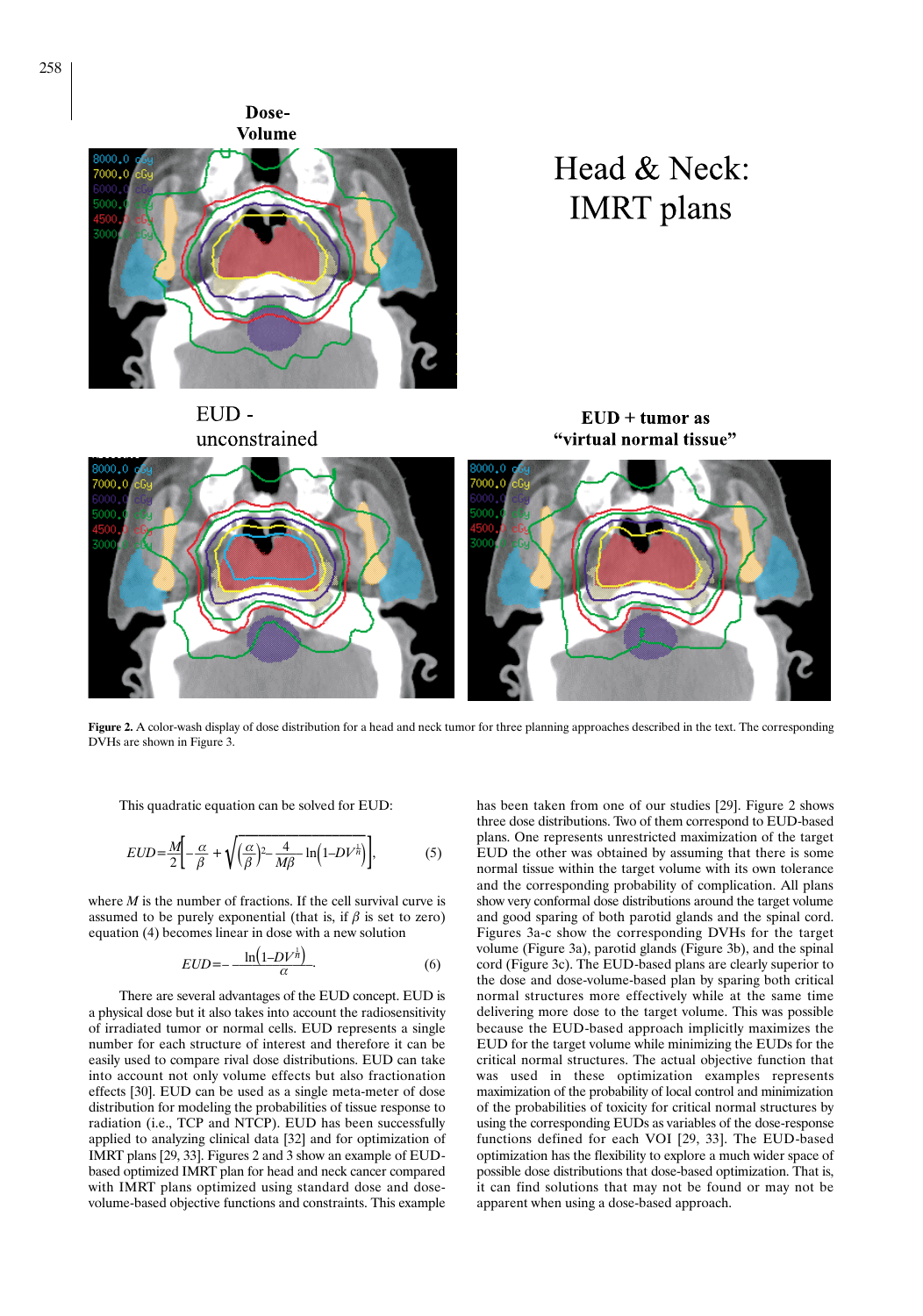

**Figure 3.** DVHs for the head and neck tumor shown in Figure 2. Solid lines corresponds to dose and dose-volume-based optimization, dashed lines correspond to unconstrained EUD-based optimization, dotted lines correspond to constrained EUD-based optimization: a) target DVHs, b) parotid glands DVHs, c) spinal cord DVH

#### **Conclusions**

Modern radiation therapy planning requires tools that take into account multidimensional (i.e., volumetric and temporal) aspects of dose distributions and biological and clinical consequences of radiation treatment. An example of such tools, an EUD concept based on cell survival and tissue architecture, has been described here. It has been shown here and elsewhere that EUD is useful for reporting, evaluating and optimizing treatment plans. The EUD can be used directly to describe the biologically

equivalent dose that each VOI receives under any (inhomogeneous) treatment conditions. The EUD can also be used as a meta-meter for modeling the probability of tumor control and the probability of toxicity for normal critical organs and tissues.

#### **Andrzej Niemierko, PhD**

Department of Radiation Oncology Founders 520 Massachusetts General Hospital Boston, MA 02114, USA e.mail: aniemierko@partners.org

#### **References**

- 1. Drzymala RE, Mohan R, Brewster L et al. Dose-volume histograms. *International Journal of Radiation Oncology, Biology, Physics* 1991; 21: 71-8.
- 2. Niemierko A, Goitein M. Dose-volume distributions: a new approach to dose-volume histograms in three-dimensional treatment planning. *Med Phys* 1994; 21: 3-11.
- 3. Smith AR, Purdy JA, editors. *Three-dimensional photon treatment planning*. Pergamon Press; 1991.
- 4. Purdy JA, Emami B, editors. *3D Radiation Treatment Planning and Conformal Therapy*. Madison, Wisconsin: Medical Physics Publishing; 1993.
- 5. Purdy JA, Grant, WH Palta et al editor. 3-D Conformal and Intensity Modulated Radiation Therapy: Physics and Clinical Applications. Madison: Advanced Medical Publishing, Inc.; 2001.
- 6. Burman C, Kutcher GJ, Emami B et al. Fitting of normal tissue tolerance data to an analytic function. I*nternational Journal of Radiation Oncology, Biology, Physics* 1991; 21: 123-35.
- 7. Goitein M, Niemierko A. Biologically based models for scoring treatment plans. Joint U.S.-Scandinavian Symposium on Future Directions of Computer-Aided Radiotherapy. San Antonio, TX: Radiation Research Program, NCI; 1988.
- 8. Jackson A, Kutcher GJ, Yorke ED. Probability of radiation-induced complications for normal tissues with parallel architecture subject to nonuniform irradiation. *Medical Physics* 1993; 20: 613-25.
- 9. Kallman P, Agren A, Brahme A. Tumour and normal tissue responses to fractionated non-uniform dose delivery. *International Journal of Radiation Biology* 1992; 62: 249-262.
- 10. Kutcher GJ, Burman C, Brewster L et al. Histogram reduction method for calculating complication probabilities for three-dimensional treatment planning evaluations. *International Journal of Radiation Oncology, Biology, Physics* 1991; 21: 137-46.
- 11. Lyman JT. Complication probability as assessed from dose-volume histograms. *Radiation Research Supplement* 1985; 8: S13-S19.
- 12. Niemierko A, Goitein M. Calculation of normal tissue complication probability and dose-volume histogram reduction schemes for tissues with a critical element architecture. *Radiotherapy & Oncology* 1991; 20: 166-76.
- 13. Niemierko A, Goitein M. Modeling of normal tissue response to radiation: the critical volume model. *International Journal of Radiation Oncology, Biology, Physics* 1993; 25: 135-45.
- 14. Niemierko A, Goitein M. Implementation of model for estimating tumor control probability for an inhomogeneously irradiated tumor. *Radiotherapy & Oncology* 1993; 29: 140-7.
- 15. Schultheiss TE, Orton CG, Peck RA. Models in radiotherapy: volume effects. *Medical Physics* 1983; 10: 410-5.
- 16. Stavrev P, Stavreva N, Niemierko A et al. Generalization of a model of tissue response to radiation based on the idea of functional subunits and binomial statistics. *Phys Med Biol* 2001; 46: 1501-8.
- 17. Ten Haken RK, Martel MK, Kessler ML et al. Use of Veff and iso-NTCP in the implementation of dose escalation protocols. *International Journal of Radiation Oncology, Biology, Physics* 1993; 27: 689-95.
- 18. Thames HD. An 'incomplete-repair' model for survival after fractionated and continuous irradiations. *International Journal of Radiation Biology & Related Studies in Physics, Chemistry & Medicine* 1985; 47: 319-39.
- 19. Webb S, Nahum AE. A model for calculating tumour control probability in radiotherapy including the effects of inhomogeneous distributions of dose and clonogenic cell density. *Physics in Medicine & Biology* 1993; 38: 653-66.